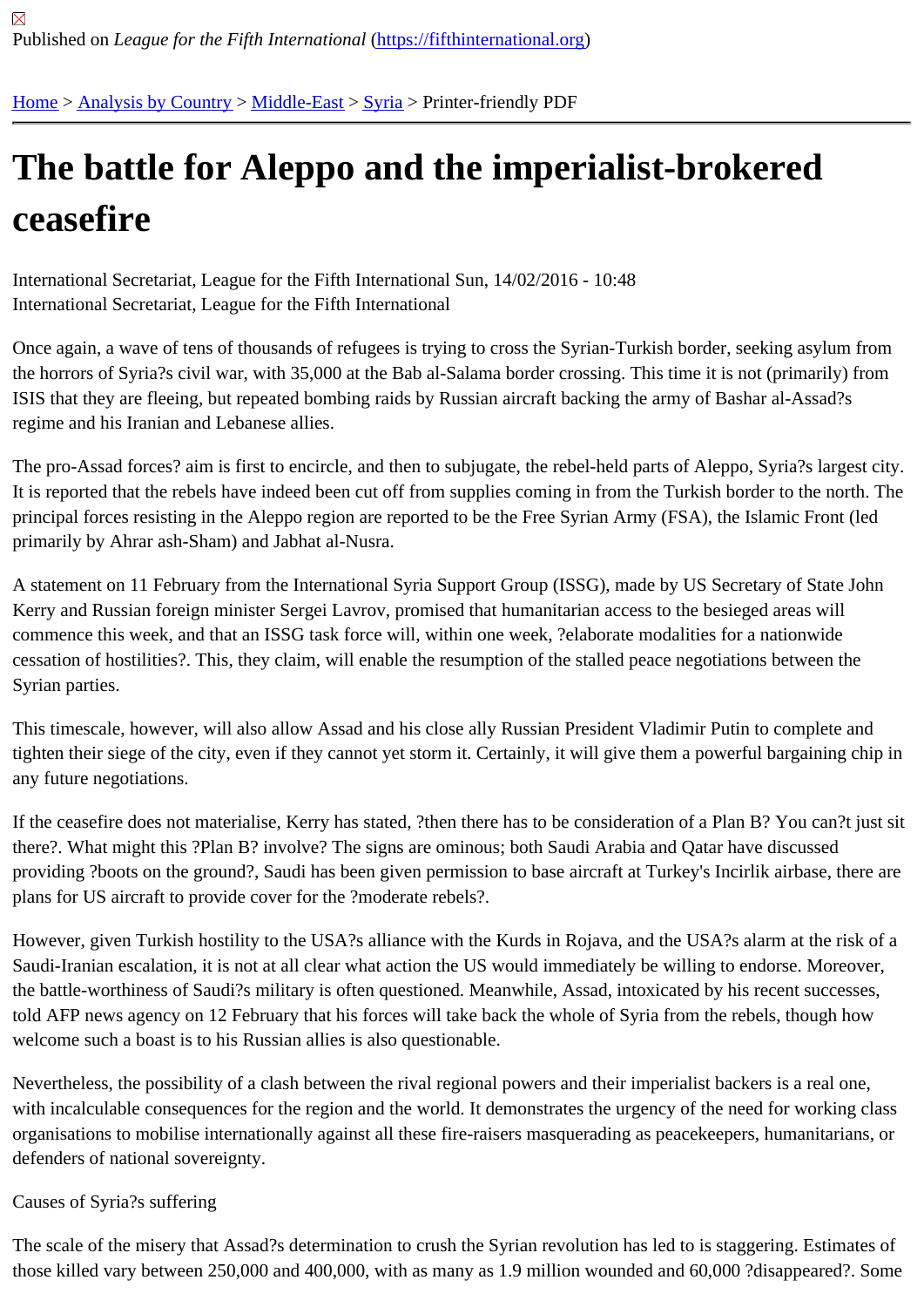7.6 million people are internally displaced. To these horrors must be added the suffering of the 4 million Syrians who have fled the country, creating a diaspora on a scale matched only by the Palestinians in the decades following the 1948 and 1967 wars.

While a cessation of the bombing of Syria?s besieged cities and the arrival of aid for refugees trapped on the Turkish border would certainly be welcome, the fact that the sponsors of this proposed armistice are the USA and its allies on one side, and Russia and its allies on the other, must cast the greatest doubts that it will last, let alone lead to peace and freedom in this unhappy country. These two blocs of ?great powers? bear a heavy responsibility for the suffering of the Syrian people.

To their intervention must be added the actions of their regional allies, Turkey and Saudi Arabia on one side, and Iran, the Iraqi government and the Lebanese Hezbollah on the other, that have prolonged and intensified the war. These powers also have their own agendas, although they do not exactly coincide with, and often even conflict with, those of their Russian or Western imperialist allies.

Turkey, in particular, is pursuing its own war against its Kurdish minority, and wants to weaken the Syrian Kurds in Rojava. That is why Ankara was willing, at the very least by deliberate neglect, to enable the ISIS attack on Kobane. Today, President Recep Tayyip Erdo?an fiercely denounces the USA for its alliance with Rojava's People?s Protection Units (YPG) against ISIS. If Turkey sends troops across the border, then it will be to combat them rather than ISIS or even the Assad regime.

Over the past five years, the major regional powers have all objectively, and often quite consciously, strengthened the forces of reaction in Syria and in the region. The chief beneficiaries of this have been the Assad regime and ISIS, as well as various other formations within a broad spectrum of reactionary Islamist and Salafist militias.

The combination of imperialist and regional interventions has boosted a counterrevolution against (and also within) the movement for democracy that began so courageously five years ago in Syria?s popular uprising of March 2011. Until its crushing victories over the Iraqi army in 2014, ISIS was able to grow rapidly because it was not the principal enemy of any of the global or regional powers. For all the demonisation of ISIS in the Western and Russian media (and the brutality of its methods is genuine enough), it has not really been the main enemy of any of the major powers involved in Syria.

The Saudi state, now waging its own bloody sectarian war in Yemen, initially backed those parts of the FSA that were controlled by lower and middle-ranking Sunni officers who defected from Assad?s army. Its aim was to preserve, or reconstruct, a functioning pro-Saudi state apparatus that could maintain capitalist order following Assad?s removal. Though it continues to support the secular-nationalist FSA components like the Southern Front and the Syrian Revolutionaries Front, as well as the bourgeois liberal exiles grouped around the Syrian National Coalition, it also supports Islamist factions in order to gain influence through the formation of the Islamic Front.

Meanwhile, Turkey, Qatar and elements of Saudi Arabia?s own ruling class have promoted the more radical Islamist and Salafist formations like Ahrar ash-Sham and Jaysh al-Islam, thereby helping these reactionary forces to gain hegemony within the Syrian armed opposition.?

On the other side, Iran and Hezbollah have not only supported Assad but in doing so have also fomented a Shia versus Sunni conflict that has helped to frustrate the yearning for democracy of all of their peoples. In the process, they have also undermined the prestige which Hezbollah gained in the Arab world and amongst many in the western antiwar movements by its resistance to Israel in 2006.

#### A crisis of leadership

Today, the international working-class and progressive movements of all types should rally to defend the Syrian opposition?s struggle for human rights and democracy, no matter what temporary military alliances they have been obliged to make. This should even include a defence of the FSA, whose major components have repeatedly called for a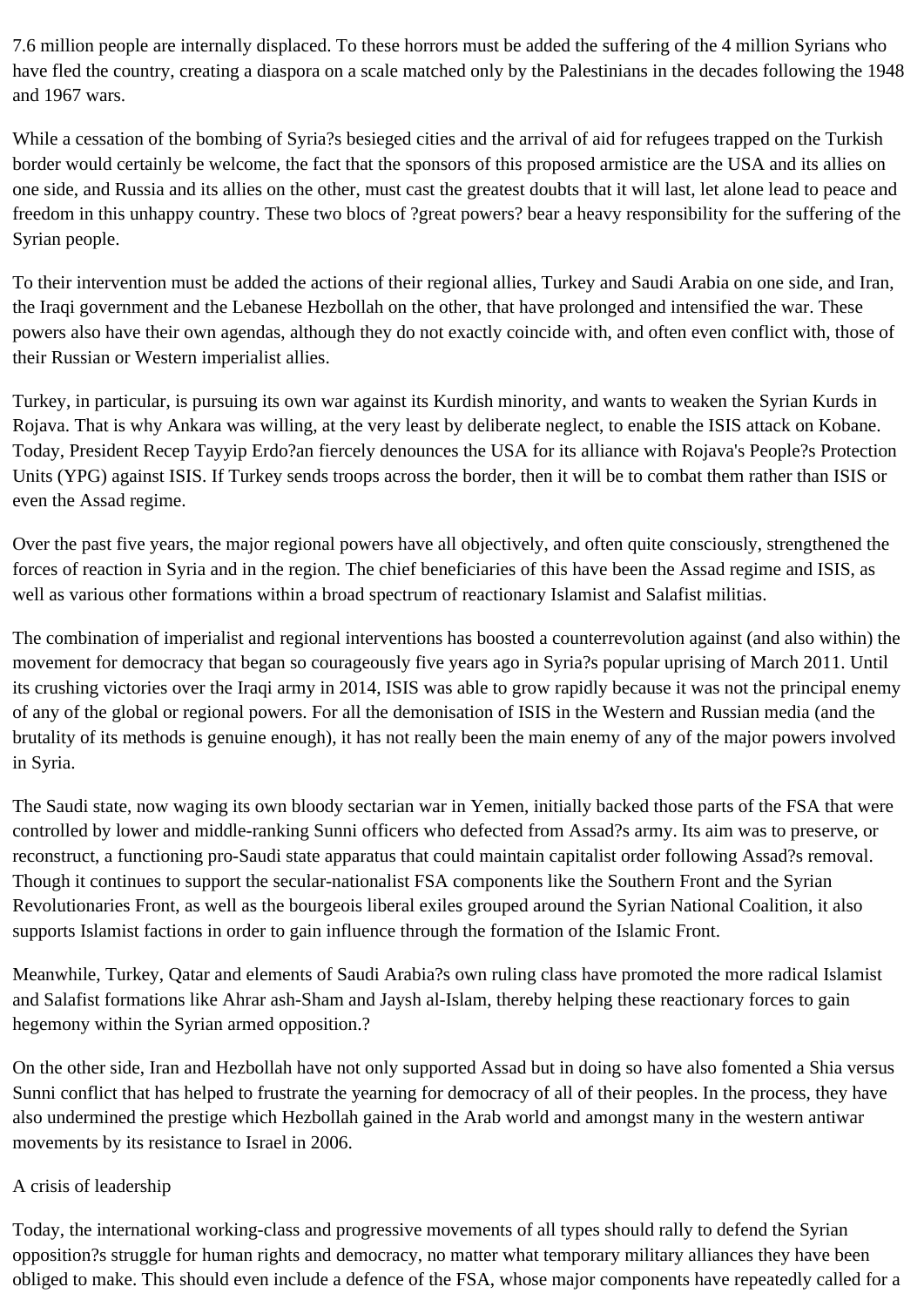US or NATO intervention, which, if it had occurred, would have been a deathblow to the Syrian revolution.

The fact is that, contrary to the propaganda of the ?pro-Russian and pro-Iranian? elements in the Western antiwar movements, the USA and NATO do not want to see the downfall of Assad at the hands of his own people. Nor, after their experience with dismantling the Ba?athist state machine in Iraq, do they want to see the precipitous collapse of Assad?s repressive apparatus.

Instead, they are seeking a deal with Russia over the heads of the Syrian people, despite having launched a new cold war against Russia in Ukraine, where their own interference has blown up in their faces.

### Rojava

The Rojava Kurds, uncritically lionised by some Western socialists after their courageous (and progressive) resistance to ISIS, have sought (and obtained) alliances with the USA and Russia. In return, they have refrained from providing any support to the anti-Assad forces within Syria?s Arab majority population. Fresh from cooperating with US airstrikes against ISIS, the YPG seized Menagh airbase from anti-Assad rebels on 11 February, supported by Russian bombing. This has effectively sealed the siege around the rebel-held Aleppo region, leaving it surrounded by the YPG to the north and west, by ISIS to the north and east, and by pro-Assad forces to the south.

Having vied with success for the favours of both major imperialist power blocs in Syria, the YPG under the leadership of the Kurdish Democratic Union Party (PYD) appears to calculate that this will ensure Rojava?s complete autonomy in any future political settlement. That is to say, Kurdish autonomy is to be bought at the cost of the Syrian revolution, rather than the Assad regime.

This narrow nationalism has led them to a disastrous miscalculation. They will not only lose the sympathy of democratic forces amongst Arab Syrians but, if the Assad regime is victorious, or is replaced by an anti-democratic coalition supported by Saudi Arabia, Turkey etc, then the fate of Rojava will be a cruel one indeed.

## The clouds of global war

Two things explain the enormous confusion surrounding the international crisis focused on Syria. The first is mounting inter-imperialist rivalry. This has led the conflicting powers to support various Syrian factions in order to frustrate their rivals' manoeuvres. The second is the nature of the leaderships within the forces that rose up against dictatorial regimes of all types in 2011.

Most of the FSA leadership are pro-Western, albeit infuriated by Obama?s refusal to intervene on their behalf, or even to provide them with the weapons that could have halted Assad?s barrel bombing of Syrian cities.

The PYD leadership in Rojava, for all its socialistic pretensions, is a supremely pragmatic, nationalist force, willing to swap sides at a moment?s notice.

The Islamist and Salafist militias, whether ?moderate? or, like the Nusra Front, with the same programme (if not the same practice) as ISIS, are equally likely pass from being temporary military allies to being deadly enemies of democratic, let alone socialist, forces in Syria.

The threat of clashes between NATO and Russia in Syria, as in the previous events in Ukraine, threatens far more serious confrontations, as does the growth of Chinese-US tensions in East Asia. The darkening clouds of a new world recession make this no empty threat, as governments, ?democratic? as well as ?authoritarian?, seek to deflect their populations? attention away from their own sufferings.

Faced with this, we need an international movement against war that is opposed to all the imperialist camps, and which in every country acts on the basis that ?the main enemy is at home?. The drive to war must be opposed in the first instance by the mass action of the working-class movement in each country against its own government.